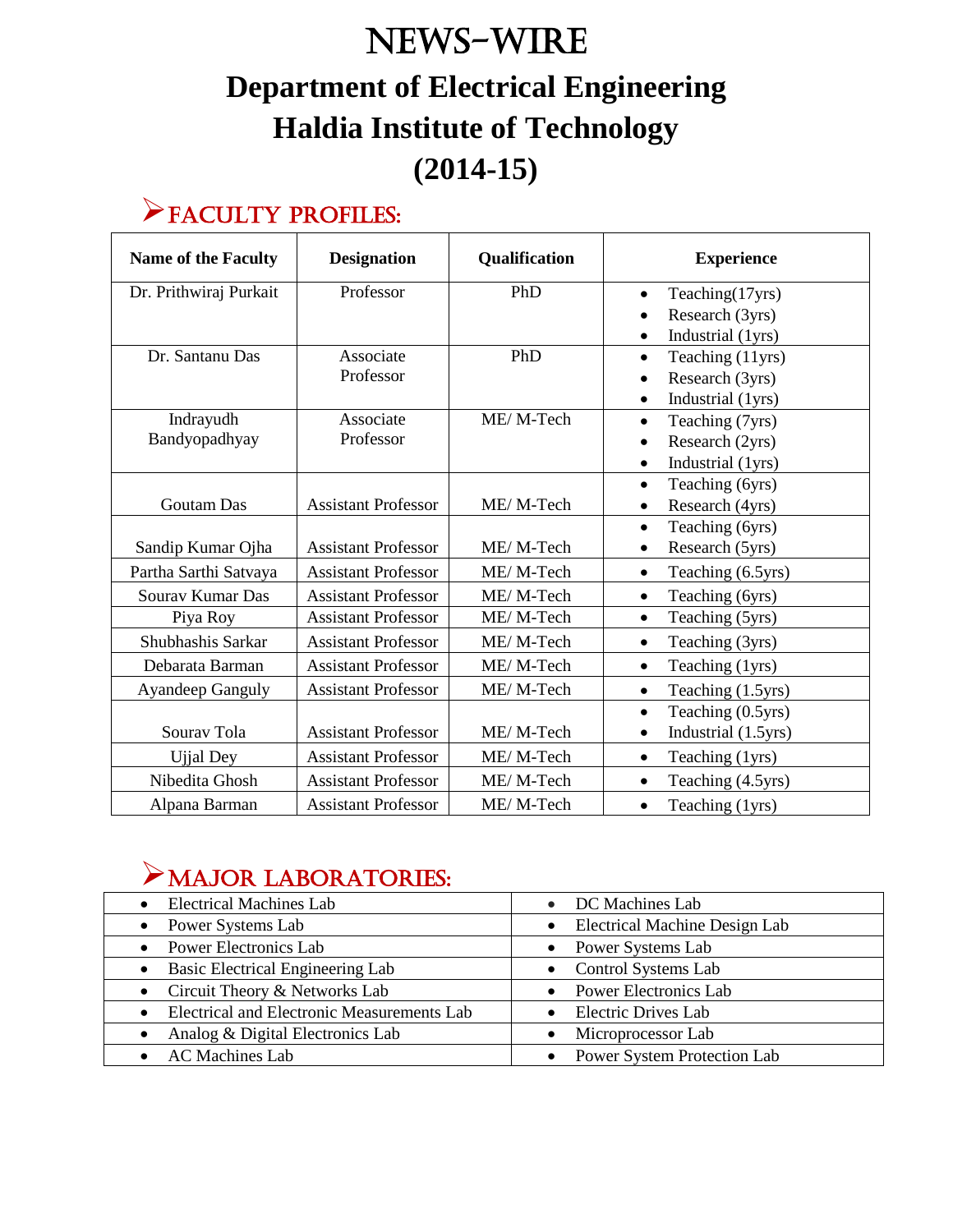

- **Department has one professional society (student chapter) "Institute of Electrical and Electronics Engineers (IEEE)".**
- **The events organised under the banner of IEEE student branch HIT:**

#### **Year: 2015**

| <b>Sl. No.</b> | <b>Name of the Events</b>        | <b>Date</b>                                  | <b>Resource Persons</b>                       |
|----------------|----------------------------------|----------------------------------------------|-----------------------------------------------|
|                |                                  |                                              |                                               |
|                | <b>ROBOTRYST 2015</b>            | $31st$ January to $1st$                      | Robosapiens Pvt. Ltd. (Mr. Sefu Thakur)       |
|                |                                  | February                                     |                                               |
| $\mathfrak{D}$ | <b>CIRCUITRIX</b>                | 16 <sup>th</sup> to 20 <sup>th</sup> March   | <b>IEEE HIT SB</b>                            |
| 3              | <b>How to Grab Internship</b>    | $31st$ March                                 | <b>IEEE HIT SB</b>                            |
| $\overline{4}$ | <b>QUAD COPTER</b>               | $\overline{11^{th}}$ and $12^{th}$ April     | Robosapiens pvt.Ltd. (Mr. SoumyaRanjan Panda) |
| 5              | Interagado 2015                  | $21st$ April                                 | <b>IEEE HIT SB</b>                            |
| 6              | Armageddon (ROBOWAR)             | 7 <sup>th</sup> and 8 <sup>th</sup> May      | <b>Students of IEEE</b>                       |
| 7              | <b>PSPICE</b>                    | $18th$ and $19th$ July                       | Faculties of EE Dept HIT                      |
| 8              | <b>MATLAB</b>                    | $1st$ and $2nd$ August                       | Faculties of EE Dept HIT                      |
| 9              | <b>CATIA</b>                     | $8th$ and 9 <sup>th</sup> AUGUST             | WINGFOTECHEXCELLENCE(Mr. Vinay Kumar)         |
| 10             | Workshop on PLC and SCADA        | 10 <sup>th</sup> to 13 <sup>th</sup> AUGUST  | Final Year Students of IEEE                   |
| 11             | Workshop on <b>BRIDGE DESIGN</b> | 22 <sup>nd</sup> and 23 <sup>rd</sup> AUGUST | WINGFOTECHEXCELLENCE                          |
| 12             | Workshop onMANUAL ROBOTICS       | 3rd DECEMBER                                 | <b>IEEE HIT SB</b>                            |

### **Year: 2014**

| Sl. No.        | <b>Name of the Events</b>            | Date                                           | <b>Resource Persons</b>                       |
|----------------|--------------------------------------|------------------------------------------------|-----------------------------------------------|
|                |                                      |                                                |                                               |
|                | <b>Industrial Tour to TATA STEEL</b> | 30.01.2015                                     | IEEE SB and Faculties of EE Dept, HIT         |
| $\mathfrak{D}$ | "CHEER AMIDST FEAR"                  | 12 <sup>th</sup> February, 2014                | Prof. BIMAL SUD                               |
| 3              | <b>Robotics</b>                      | 15 <sup>th</sup> and 16 <sup>th</sup> February | Pradeep Kumar Sharma                          |
| 4              | <b>ROBOTICS CONCLAVE</b>             | 22 <sup>nd</sup> -24 <sup>th</sup> March, 2014 | Dr. C.S.Kumar, Dr.SandipanBandhyopadhyay,     |
|                |                                      |                                                | Mr. Vinay Mahendra, Dr.S.Bhaumik              |
|                | How to Grab <b>Internship</b>        | $15th$ April, 2014                             | Final year and pre-final year students of HIT |
| -6             | <b>OrganisingCircuitrix Event</b>    | 28 <sup>th</sup> April, 2014                   | <b>IEEE HIT SB</b>                            |
| 7              | Workshop on <b>PSPICE</b>            | $26th-27th$ july                               | Faculties of EE Dept HIT                      |
| 8              | Workshop on MATLAB                   | $2nd$ -3 <sup>rd</sup> August, 2014            | Faculties of EE Dept HIT                      |
| 9              | Workshop on PHOTOSHOP                | $12th$ -14 <sup>th</sup> November              | Sourav Kumar Das of CSE Dept, HIT             |

### Student Achievements: *PRATICIPATION AND AWARD OWN INTRA COLLEGE COMPETITIONS:*

#### **INTER COLLEGE:**

1. **Mr. ArthiKonar and Mr. Aniban Nanda**of  $4<sup>th</sup>$  year B.Tech(EE) securing  $3<sup>rd</sup>$  position in the event "Circuitron" of "KSHITIJ 2014"